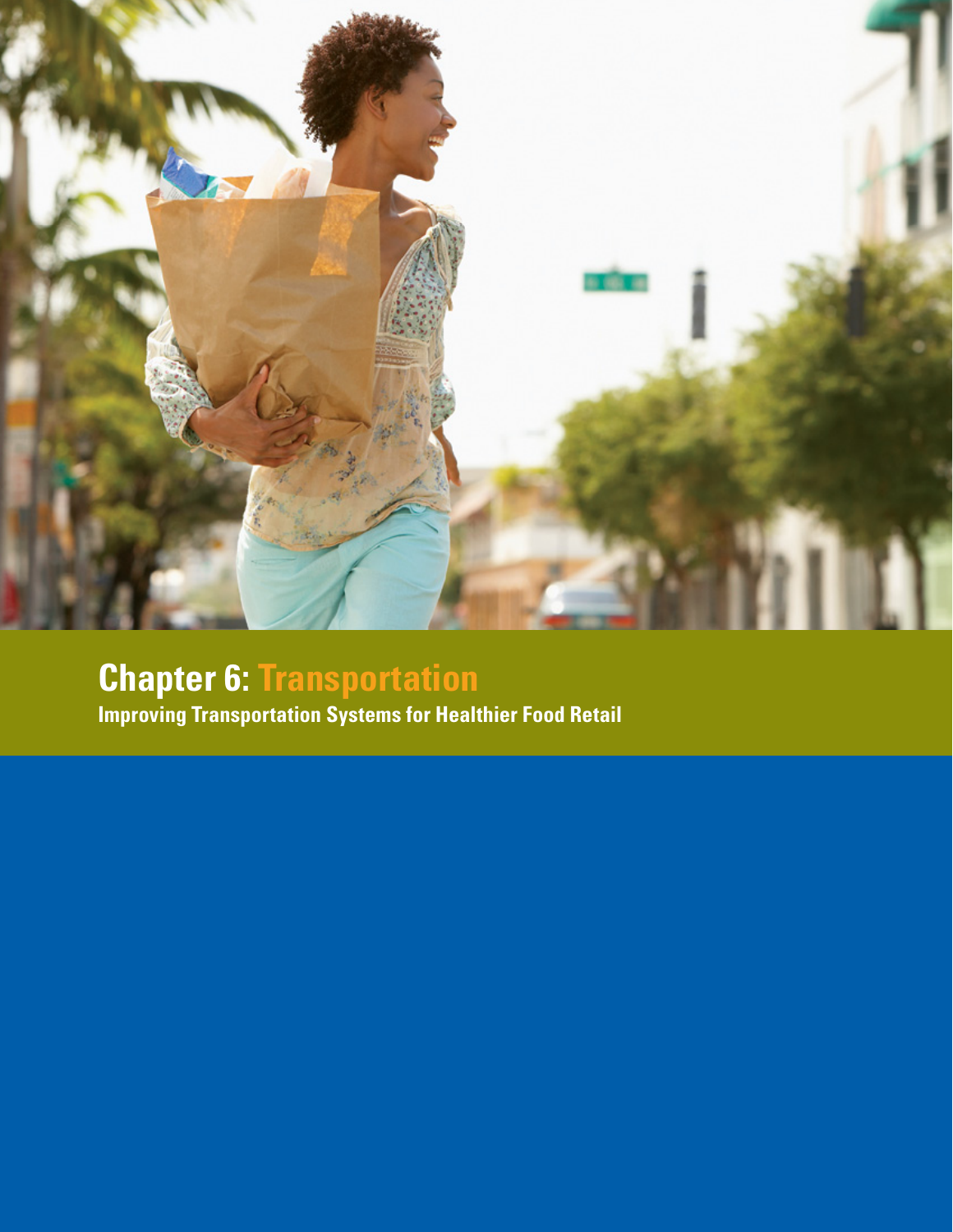# General Strategy Overview

#### **This chapter discusses the public health role in developing safe and viable transportation options for people to travel to healthier food retail venues.**

Individuals who do not own cars are dependent on public transportation (such as buses and trains) as well as non-motorized modes of transportation (such as walking and biking). These dependent individuals often face challenges in getting to food retailers where they can purchase healthier food items.<sup>105</sup> Challenges include not being able to walk or not having the time to walk long distances to food retail venues, managing bags of groceries on a bus, or having to get rides with friends or neighbors.<sup>105,106</sup> Thus, those with transportation challenges may rely on less healthy food options that are cheaper and more readily available.<sup>106,107</sup>

Transit dependent individuals:

- $\blacktriangleright$  Have little or no access to an automobile and are frequently low income. People of color, the elderly, young people, and people with disabilities often live in households without available vehicles.<sup>108-110</sup>
- $\triangleright$  Tend to live in communities lacking access to affordable healthier food retail options and adequate transit services.105,106,110
- May have to ride several transit lines to reach the nearest affordable grocery store<sup>105,106</sup> or may be required to switch to a different mode of transportation. These transfers may be costly in terms of money, time, and energy.
- $\triangleright$  Are typically able to purchase only the amount of food they can carry with them during any single trip on public transportation,105,106,111 and are limited to non-refrigerated items if trips are particularly long.

### **What is a Transportation System?**

Transportation systems allow for movement of people and goods around a specific area. These systems may employ different modes of transportation including:

Streets and highways for motorized transportation.

- ▶ Cars and trucks for personal use.
- ▶ Buses, shuttles, trolleys, and coaches for public use.

Off-traffic transportation.

 $\blacktriangleright$  Trains, rapid transit, subways, and light rail.

Non-motorized transportation.

 $\blacktriangleright$  Sidewalks, walkways, trails, bike lanes, and bike paths.

More affordable and accessible transportation options provide easier travel to retail stores with healthier food options. Enhancing transportation systems may facilitate the reduction of health disparities, in part, by improving transportation access to clinics and pharmacies in addition to healthier food retail venues.<sup>109</sup> Improved transportation systems can also increase general mobility and physical activity, decrease traffic collisions, and improve air quality.112 Additionally,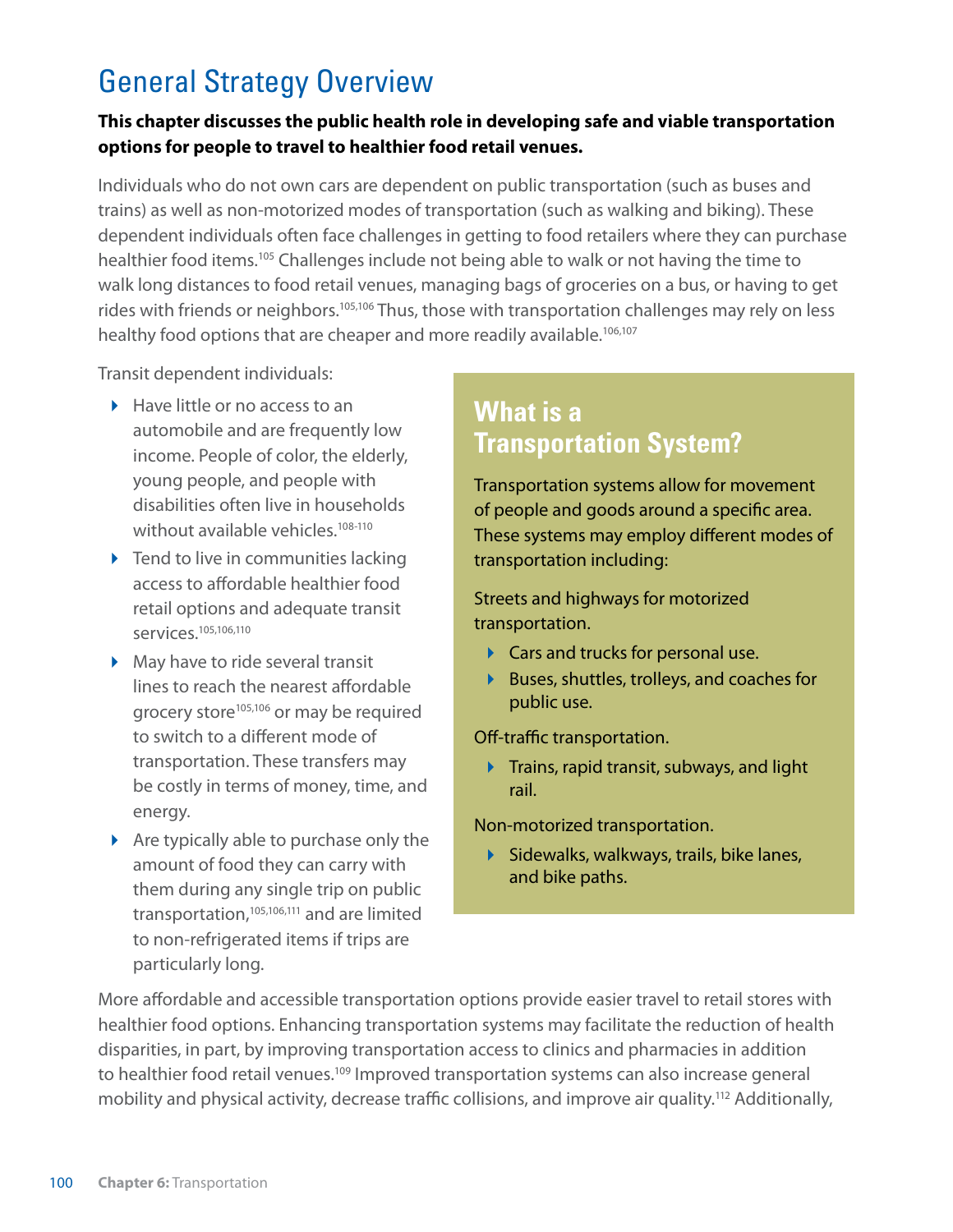communities may see economic benefits through new jobs and connected neighborhoods.109 Public health practitioners can address transportation issues as a cross-cutting method for improving access to healthier food retail.

# Working with Partners

As a public health practitioner, you will need to collaborate with partners when addressing transportation issues in communities with low access to healthier food retail.

The Partnerships, Assessment, and Evaluation chapter has detailed information on partnering for healthier food retail initiatives. Organizations that have the oversight of and expertise on transportation and related issues include:

#### **Transportation and Planning Groups**

- State Departments of Transportation (DOT).
- ▶ Metropolitan Planning Organizations (MPO).<sup>§§</sup>
- **Regional Transportation Authorities.**
- Urban or Regional Planning agencies or organizations.
- **Transportation service companies, such as taxi and shuttle services.**

#### **Food Retail Groups**

- ▶ Food Retail Associations.
- Corporate representatives of chain retailers.
- Government agencies.
- City governments.

#### **Non-governmental Organizations**

 Service organizations that assist special populations, such as senior citizens or those with disabilities.

When considering transportation initiatives, note that transportation planning typically happens at a state, regional, or local level. However, funding usually is allocated from the federal government and administered by state agencies, such as DOT. This means initiatives may need to follow federal requirements for planning and implementing activities. It also means that you and your transportation partners can take advantage of national goals or direction that encompasses healthier food retail initiatives.

<sup>§§</sup> A Metropolitan Planning Organization (MPO) is a requirement for states or regions spending federal highway or transit funds in urban areas. MPOs plan, program, and coordinate federal highway and transit investments. (Source: Association of Metropolitan Planning Organizations, [http://www.ampo.org/index.php.](http://www.ampo.org/index.php) Accessed February 26, 2013.)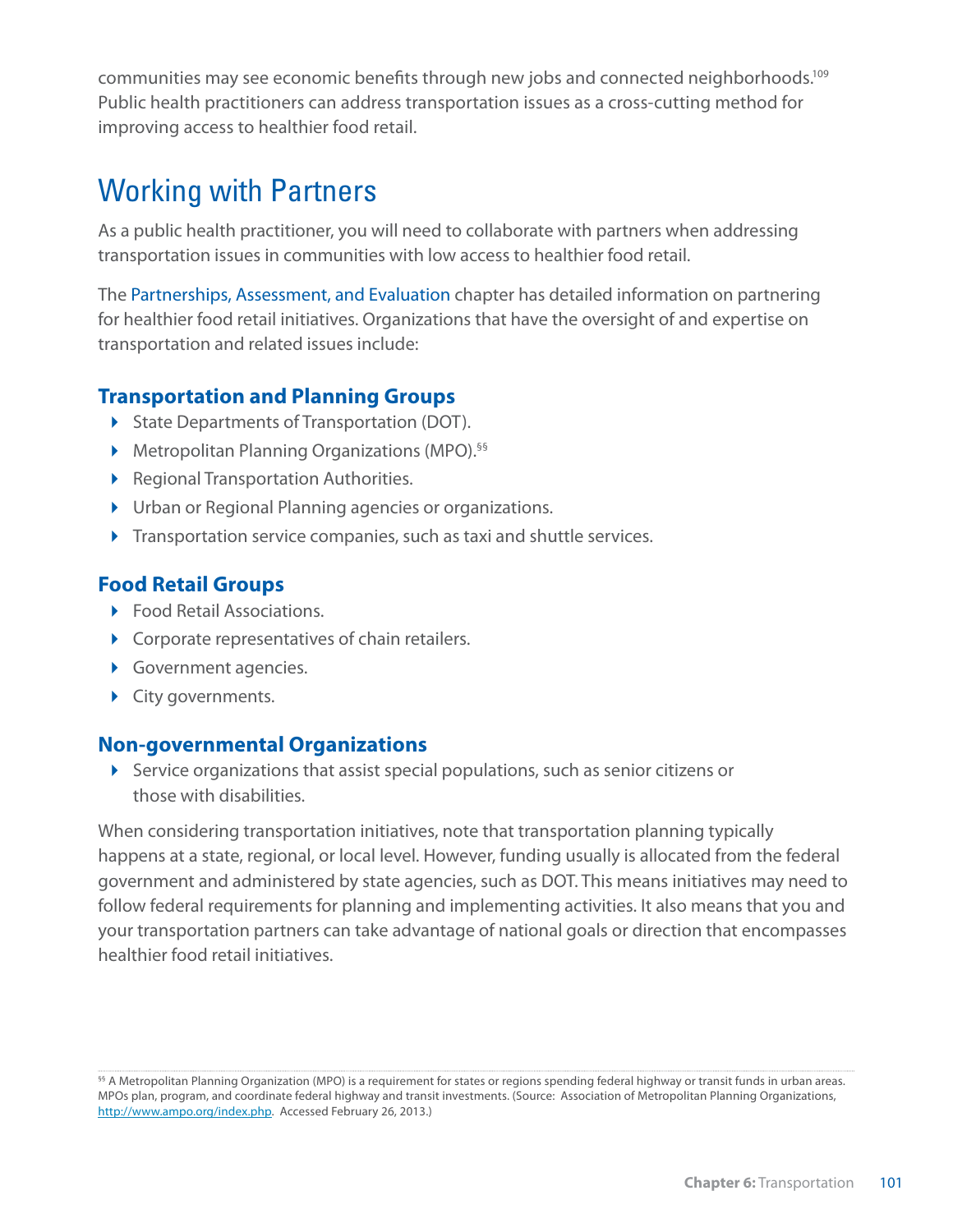### Action Items

As a public health practitioner, you can do the following to collaborate with partners on transportation issues:

- **Identify regions or municipalities of greatest need** for improved transportation access and resources and share results with partners.
- **Educate staff at relevant agencies** about the potential health benefits of developing healthier communities as a part of transportation planning, such as through Long Range Transportation Plans or Transportation Improvement Programs.
- **M** Explore how federal requirements affect regional, state, or local level planning, and how they can create opportunities for working on healthier food retail initiatives. For example, the current federal transportation law, Moving Ahead for Progress in the 21st Century Act (MAP-21) from the U.S. Department of Transportation Federal Highway Administration, has goals that include economic vitality of metropolitan areas and increasing safety for non-motorized users. More information is available at<http://www.dot.gov/map21>.
- **M** Educate partners on where healthier food retail projects are underway and where there may be an opportunity to address transportation needs or problems.
- **Educate partners about programs that address transportation challenges** for lowincome individuals. For example, the Low Income Flexible Transportation (LIFT) Program in the San Francisco Bay Area funded creative transportation projects for low-income residents that enhanced access to jobs, childcare, and fundamental services.<sup>113,114</sup> More information is available at<http://www.mtc.ca.gov/planning/lifeline/lift.htm>.
- **M Coordinate public education campaigns promoting the use of transportation** resources for purchasing healthier food.
- **Aid partners in procuring grants** and other forms of funding for efforts designed to improve transportation to healthier food retailers, including letters of support.

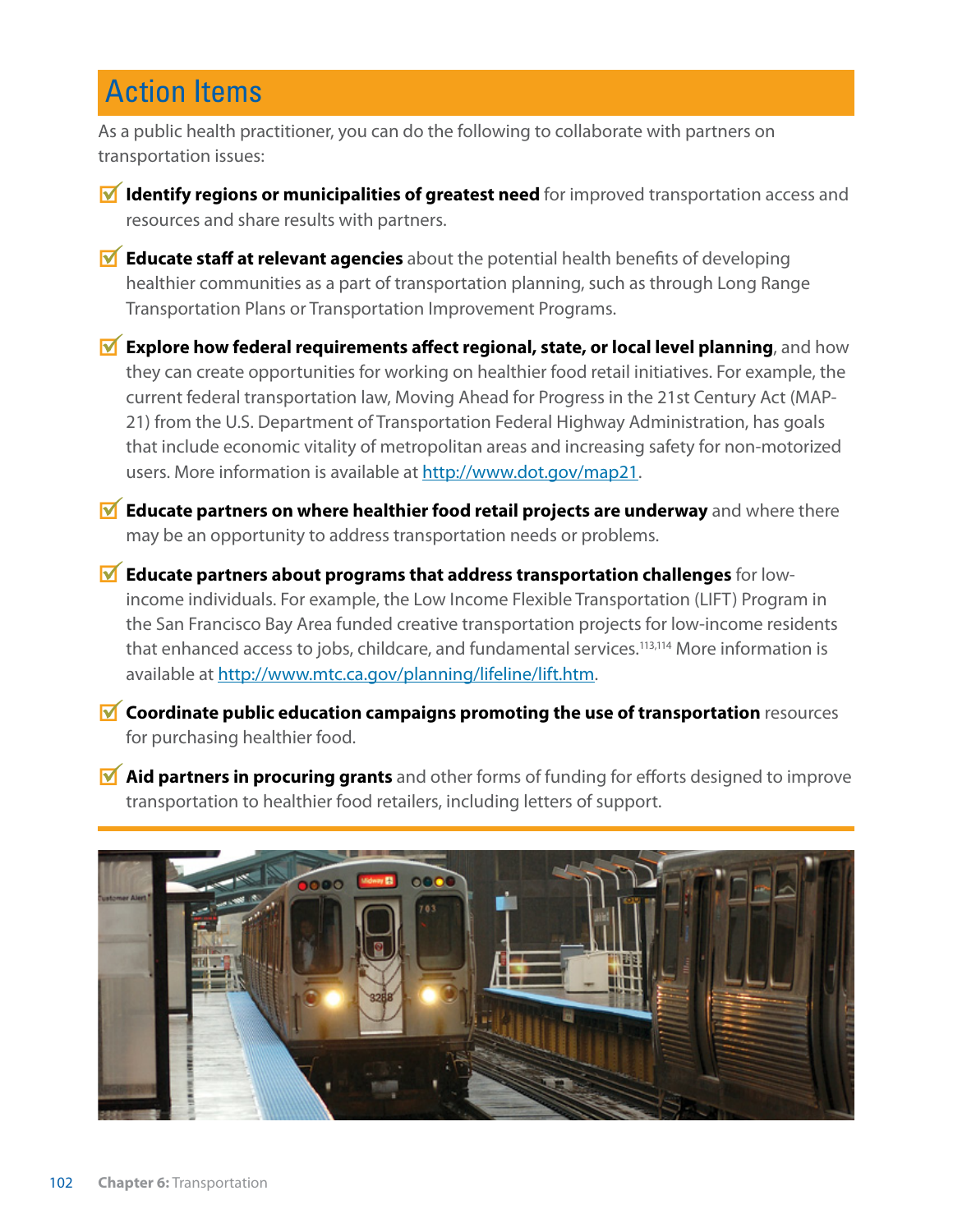### **Transportation in Action: Partnership and Assessment in the Twin Cities (St. Paul and Minneapolis), Minnesota**

In 2008, Minnesota Department of Health (MDH) was awarded the Community Health Project Related to Brownfield/Land Reuse grant from the Agency for Toxic Substances and Diseases Registry (ATSDR). The purpose of the project was to conduct a baseline assessment of indicators related to community health for a new Central Corridor Light Rail Transit (CCLRT) route.<sup>115</sup> This route has now opened as the "Green Line" and it connects the downtown areas of Minneapolis and St. Paul, a distance of 11miles.116

MDH worked with several community organizations, regional planners, and state and local agencies to evaluate the CCLRT area.<sup>115</sup> With input from Twin Cities' community members, MDH determined a set of indicators, or "counts," to track the impact of healthrelated changes resulting from the construction of the CCLRT. MDH titled the assessment *Healthy Communities Count!* One of the counts, access to healthier foods, was measured by counting the number of people living within 500 meters of a grocery store (a 10-minute walk for most people) compared to the number of people living within the same distance of a store that sells prepared meals. Findings from the baseline evaluation showed that 64% of people live within walking distance of a grocery store, and 80% of people live within walking distance to a store with prepared meals.<sup>115</sup> You can learn more about this project at [http://www.health.state.mn.us/divs/eh/hazardous/lightrail/intro.html.](http://www.health.state.mn.us/divs/eh/hazardous/lightrail/intro.html)

# Activities to Improve Transportation Systems

There are many ways to make changes to transportation systems that support healthier food retail. The activities highlighted in this guide are:

- $\triangleright$  Promote walking and biking accessibility.
- Enhance traditional public transit services.
- ▶ Offer shuttle services.
- $\triangleright$  Support car sharing and carpooling.

### **Promoting Walking and Biking Accessibility**

Walking and biking are practical transportation options to consider for those without access to motorized vehicles or public transportation. Walking and biking may be the only means they have for reaching healthier food retail. In addition, many people may prefer to walk or bike to food retailers, especially if they are close, convenient, and safe to reach. Walking and biking can have health benefits as well.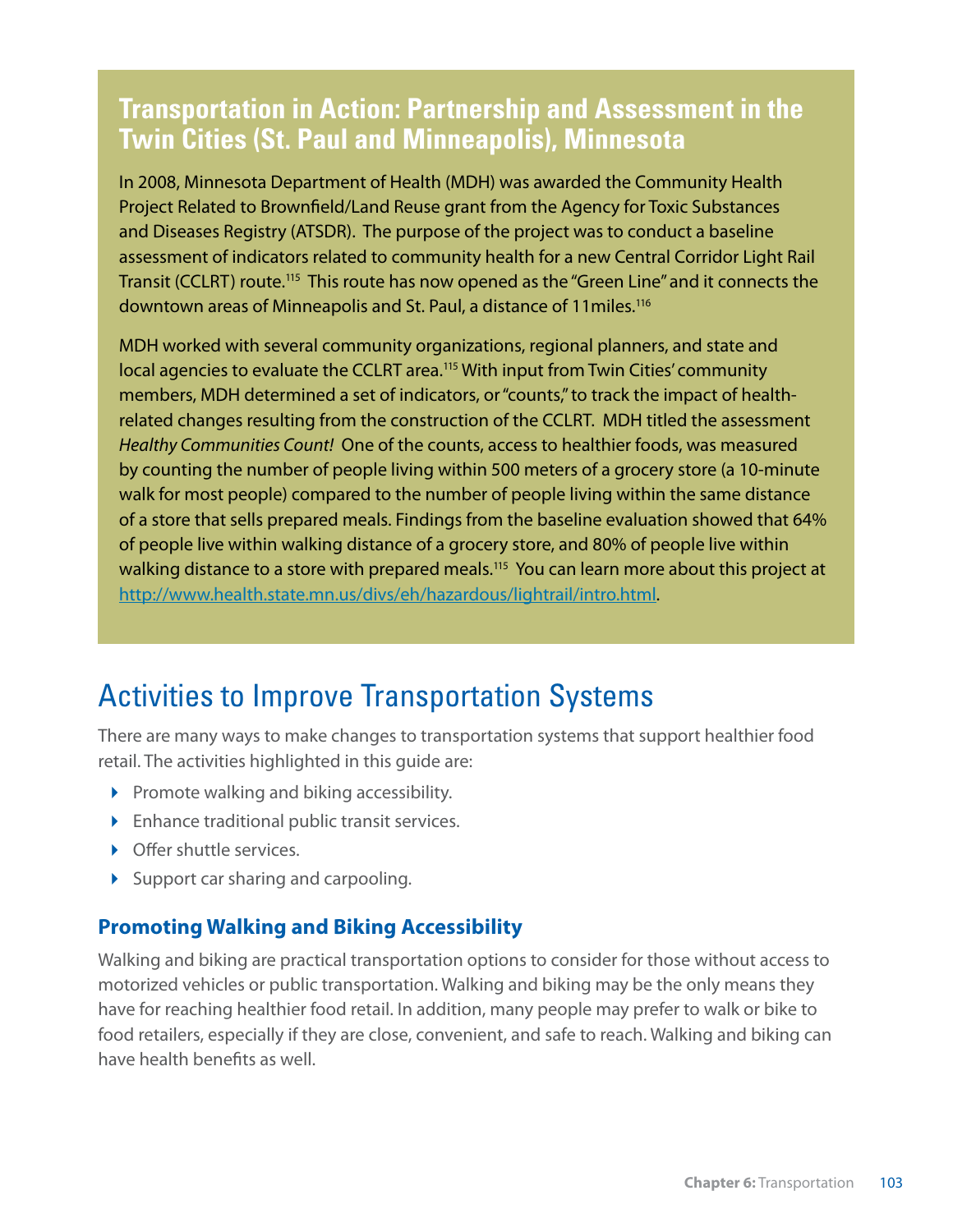**Sidewalks, street crossings, and street lighting.** It is important to be able to walk to and from food stores safely, particularly for those who lack a car and cannot rely on public transportation. Pedestrians need well-maintained sidewalks, proper street lighting, and safe street crossings.<sup>117</sup> Customers also need to be able to safely access a store from the street or parking lot. Without these measures, pedestrians may be at risk for traffic injuries or crime when walking to nearby stores.

**Safe and secure biking.** Improving biking routes is another strategy for transport to and from food retailers. To make biking safer and easier for residents, communities can adopt a variety of bike friendly features for busy streets in and around communities where healthier food retailers are located.

### **Bike-Friendly Features**

The bike-friendly features described here can be implemented on their own, or as part of a Complete Streets design:

- **Bike Lanes** provide a designated space on the street for bicyclists to use. They help to prevent accidents and injuries, and allow for smoother flow of traffic.117
- **Sharrows or Shared Lane Markings** indicate to motorists and bicyclists that these street lanes are to be shared and bicyclists are allowed to take the entire lane if desired.117
- **Wider Street Lanes** help bikes and cars coexist on the road by making it easier for cars to pass bicyclists without having to cross into another lane of traffic. These streets can also be designated as shared lanes.
- **Bike Paths** are off street paths or trails that allow bicyclists to travel in a space designed for bicycling without the risk of motor traffic accidents.
- **Curb Cuts** provide a safer and easier transition between sidewalks and the street by cutting out a small ramp from the curb.<sup>117</sup>
- **Bike Racks and Bike Lockers** allow bicyclists to lock their bikes and store them temporarily in a secure area designated for bikes.<sup>117</sup>

Design recommendations for some of the features above can be found at [http://nacto.org/](http://nacto.org/cities-for-cycling/design) [cities-for-cycling/design-](http://nacto.org/cities-for-cycling/design)guide/.

**Complete streets.** Complete Streets is a planning and design approach that aims to enable safe access for users of all transportation modes. Complete Streets policies involve designing street networks to improve safety for walking, biking, driving, and using public transportation. Implementing a Complete Streets approach provides those who cannot drive or afford cars with safe and convenient access to points of interest, such as grocery stores and other healthier food retail venues.118 Some communities may take on land use policies that improve the current landscape but do not involve full adoption of Complete Streets. For more information, visit the Smart Growth America Web site at [http://www.smartgrowthamerica.org/complete-streets/](http://www.smartgrowthamerica.org/complete-streets/complete) [complete-](http://www.smartgrowthamerica.org/complete-streets/complete)streets-fundamentals.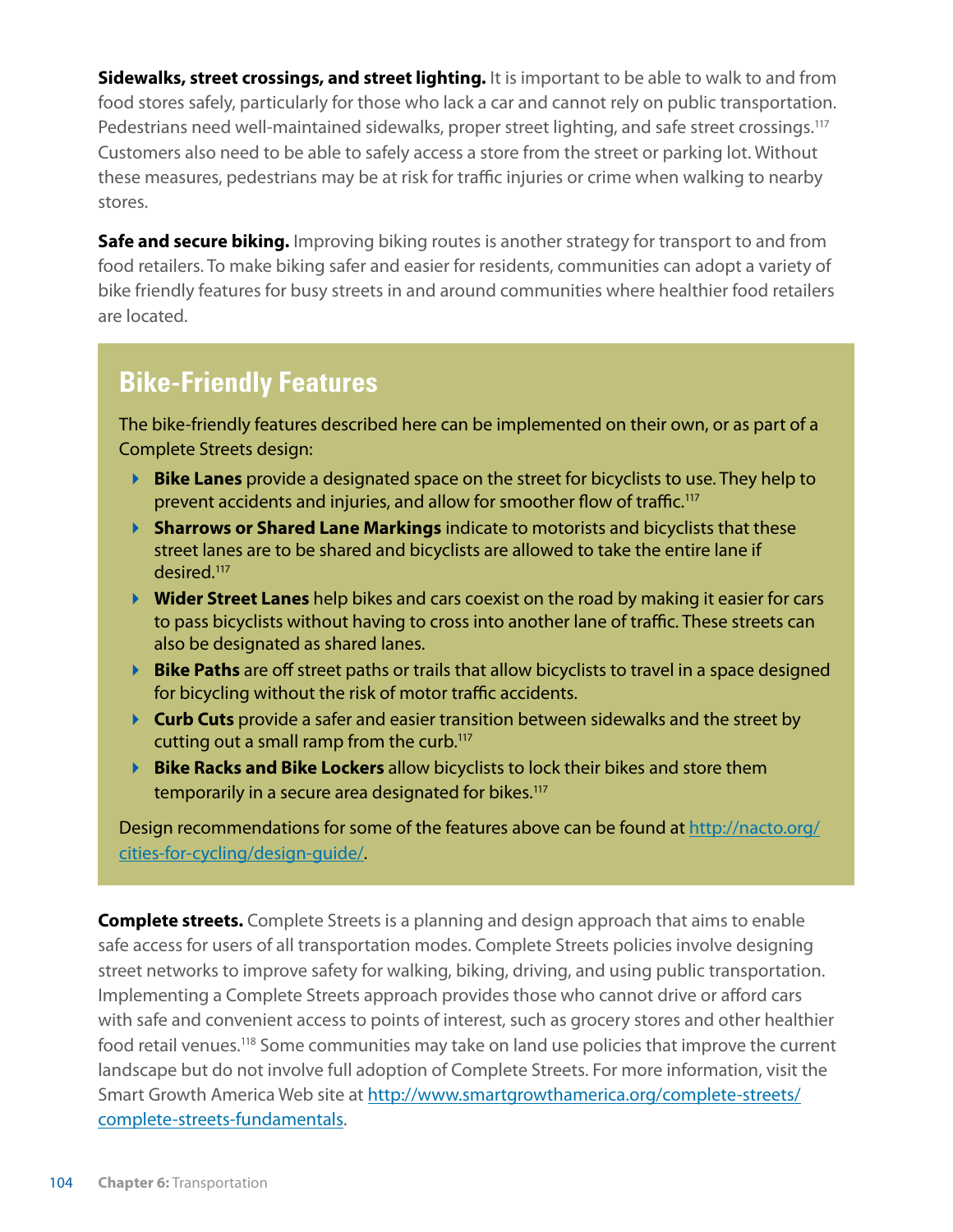# Action Items

As a public health practitioner, you can do the following to promote walking and biking accessibility:

- **M** Lead an assessment of a community's walkability or bikeability in relation to healthier food retail access. Do this with support from local partners such as community organizations, pedestrian or bicycling groups, and crime and safety advocates.
- **Work with local city authorities such as departments of public works or transportation** to identify areas around healthier food retail establishments that would benefit from new sidewalks, sidewalk repair, new street lighting, or new street crossings.
- **M** Talk to staff at DOTs, MPOs, and other planning agencies to find out if any complete streets policies are in development or existence in your state. Provide information on how a Complete Streets approach to community design can improve access to healthier food retail, particularly important in underserved neighborhoods.
- **Assist in developing relationships** between community organizations, cycling clubs, food retailers, and Departments of Transportation, Public Works, or Recreation to make biking routes to food retailers safer.
- **M** Consider the safety of customers accessing retail establishments via walking and biking when planning for healthier food retail initiatives. Help partners include the safety for all travelers when designing stores or reviewing zoning policies. Features such as building setbacks, building orientation to the street, and parking lot design can all influence pedestrian accessibility.

### **Transportation in Action: Complete Streets in New York, New York**

New York City offers an example of city planning that integrates elements of urban infrastructure and design with public health concerns.119 The *Active Design Guidelines*  resource was developed through partners that included: the New York City Departments of Design and Construction, Health and Mental Hygiene, Transportation, and City Planning and the Office of Management and Budget. City departments also worked with university-based experts and practicing architects to produce the *Active Design Guidelines*. This document is a manual of recommendations and strategies for designing buildings, streets, and urban spaces with an eye toward increasing physical activity and other healthier lifestyle behaviors. For example, the guidelines recommend the development of supermarkets and full-service grocery stores near places of work and residence to promote healthier diets.<sup>120</sup> You can download the guidelines and access training webinars at [http://www.nyc.gov/html/](http://www.nyc.gov/html/ddc/html/design/active_design.shtml) [ddc/html/design/active\\_design.shtml.](http://www.nyc.gov/html/ddc/html/design/active_design.shtml)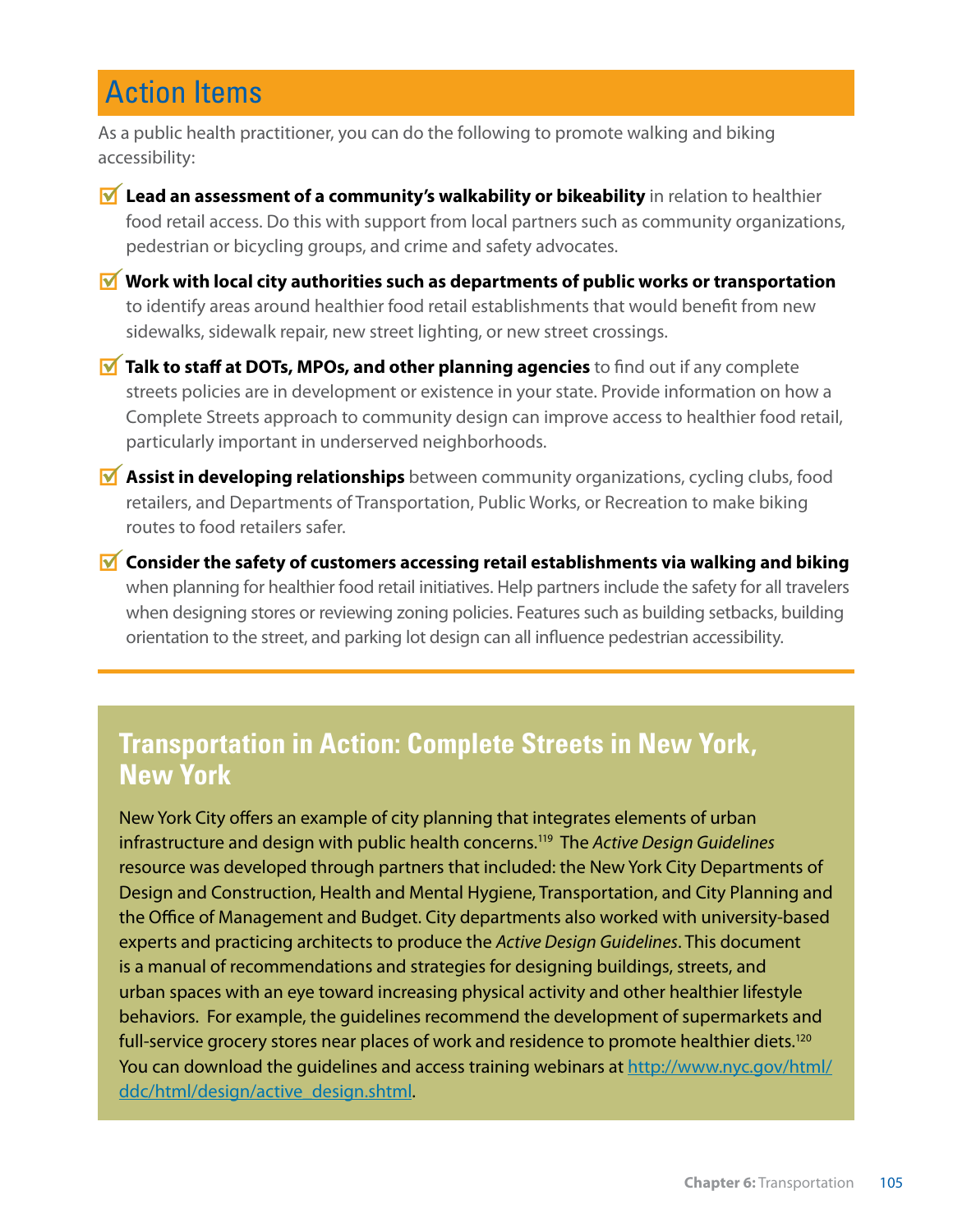### **Enhancing Traditional Public Transit Services**

Public transit services often provide the greatest opportunity for community members without cars to travel within, to, and from their neighborhoods. Improving these services for community members is important to make shopping for food easier.

**Additional transit access points.** Working with partners to create additional points of access to local transit systems can help reduce the time it takes for people to get to a public transport station or stop. Specific service improvements that would assist people accessing healthier food retail stores include:

- ▶ Creating more access points on a direct transit line to accommodate passengers.
- ▶ Designing local bus lines that can feed into existing stops for express transit lines, allowing for quicker travel to healthier food retail locations from multiple points of entry.
- Extending transit lines further into communities that have less access.

**High frequency transit services.** It is also important to consider the frequency of stops during transit schedules. For example, if buses or train stops are erratic or infrequent, passengers may have a challenging time getting to healthier food retailers in a timely fashion.117 A greater frequency of stops can cut down on wait times and make it easier for patrons who miss a bus or train because they don't have to wait as long for the next one to arrive.

### **Transportation in Action: New Downtown Routes in Los Angeles, California**

The Los Angeles Department of Transportation modified two of its DASH Downtown bus routes in 2007, and added additional bus lines with stops between two major Metro plaza stations. The additional lines expanded service to South Park residents and gave customers direct access to Ralph's Fresh Fare Supermarket and other nearby stores. At its opening in 2007, Ralph's was the only local full-service supermarket serving residents in the downtown area. The new routes operate seven days a week.<sup>117,121</sup>

**Direct transit routes to healthier food retailers.** Established transit routes and operating services may not correspond with the locations or hours of food retailers or the shopping times convenient for many residents. This is particularly true when transportation systems are designed primarily to focus on residents commuting long distances to and from work rather than on shopping trips within their immediate community.<sup>106</sup> Transit users may also have to make several connections to get to a food retailer, making their food shopping trips inconvenient and time consuming.106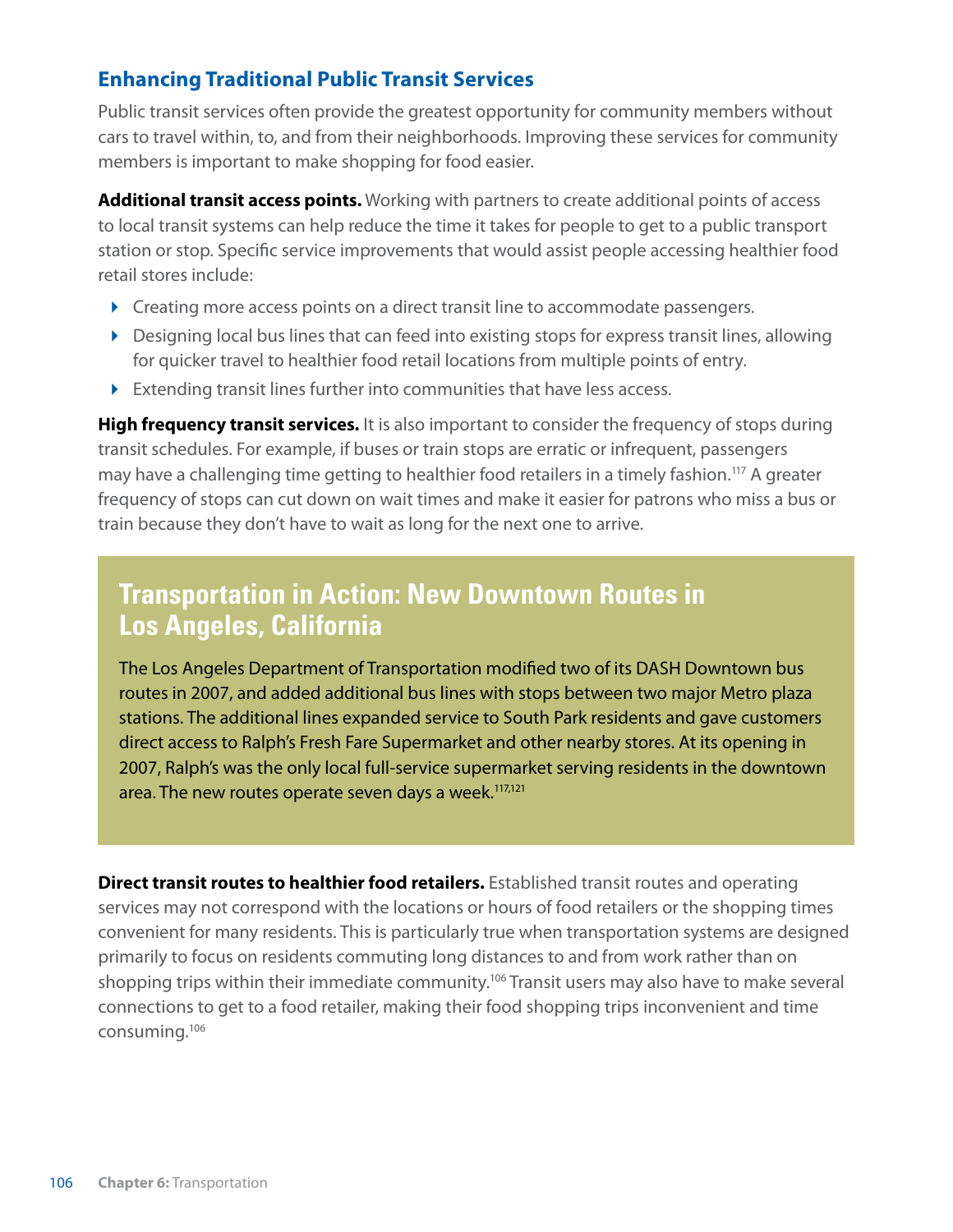Designing new, direct routes to existing food retail locations can improve the accessibility of healthier foods and beverages. Furthermore, it is important to consider the location of existing public transportation when developing new food retail outlets, including farmers markets. It is preferable to have transit lines stop within a reasonable walking distance from the entrance to the healthier food retail store or farmers market.<sup>117,120</sup>

### **Transportation in Action: Bus Routes to Grocery Stores**

**The Grocery Bus in Austin, Texas.** The publicly run Grocery Bus line in Austin's Eastside was designed specifically to take residents from a low-income Latino community lacking sufficient healthier food retail options to supermarkets in other neighborhoods. It was established in 1996 in response to a study by the Sustainable Food Center (SFC), which reported both a dearth of competitively priced supermarkets in the Eastside area, and a need to establish affordable transportation programs to neighboring supermarkets. The Grocery Bus, developed through collaboration between Austin's Capital Metro transit system, Austin/Travis County Food Policy Council, community members, and supermarkets, was applauded for its convenience and savings<sup>106</sup> and was assimilated into the regular transit system.122

**Metro Transit in Madison, Wisconsin.** In Wisconsin, the city of Madison Metro Transit *Ride Guide* provides customers with detailed route information. The guide lists the bus routes for many popular destinations, including more than 20 area grocery stores, and then shows these destinations on individual route maps. Metro Transit has an electronic trip planner through Google Maps, and has mobile apps to plan your trip and track your bus. The *Ride Guide* is available at<http://www.cityofmadison.com/metro/schedules>/ and the trip planner and apps are available under the "Plan Your Trip" tab.

**Reduced cost of public transit.** Cost is an important factor for most individuals when it comes to the use of public transportation systems. Making transportation affordable for low-income families can facilitate its use and make it easier for residents to make multiple trips to and from grocery stores or other food retailers.117

Various options to reduce public transit costs for low-income or transit dependent communities that have lower access to healthier food options include:

- Free rides for individuals with a receipt from an authorized healthier food retailer.
- Agreements with local grocers and other healthier food retailers to pay for transit tickets or passes for low-income customers shopping in their businesses.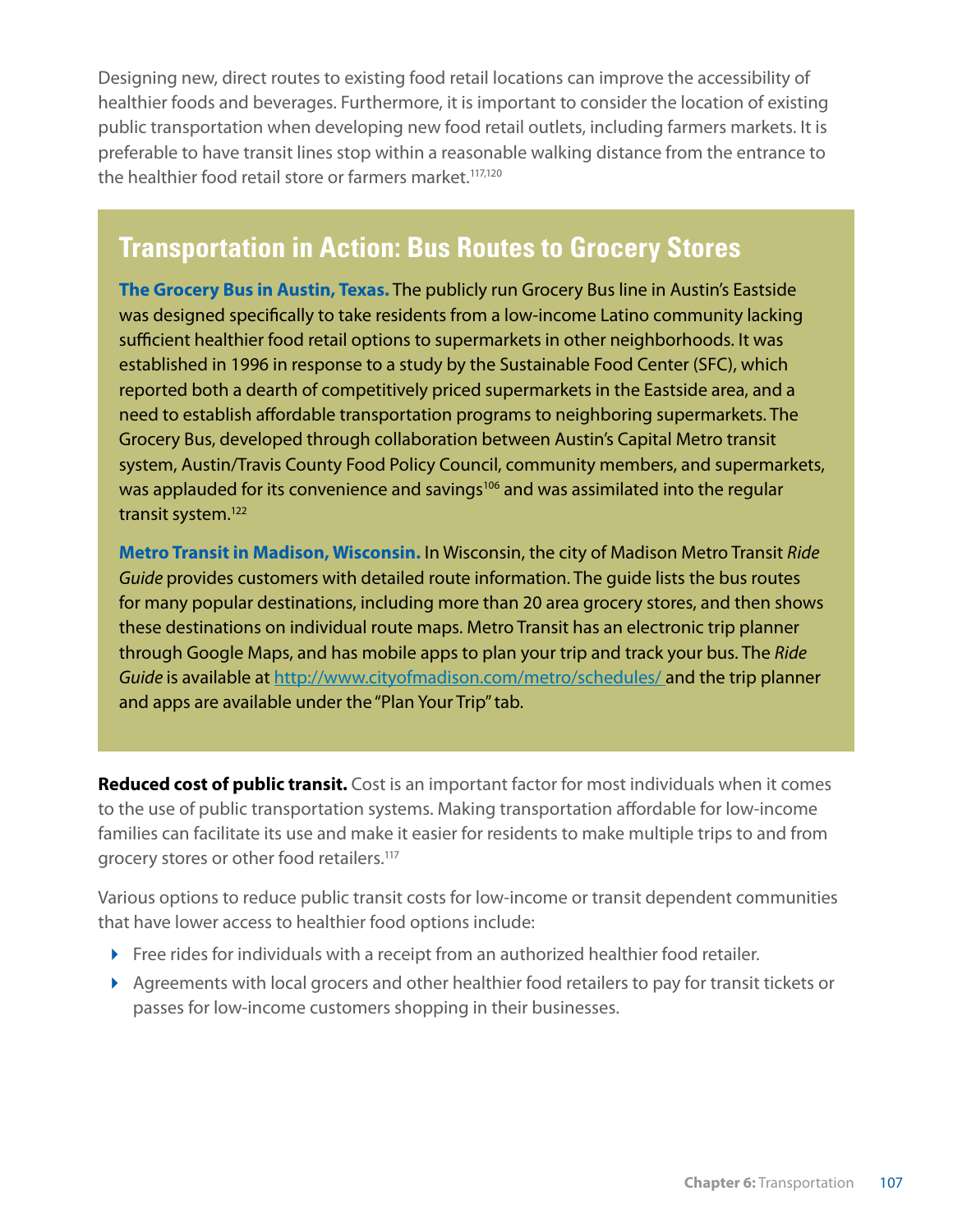- ▶ Reduced fares to healthier food retail venues for customers who use Special Supplemental Nutrition Program for Women, Infants, and Children (WIC) and Supplemental Nutrition Assistance Program (SNAP) benefits, subsidized by the transit system or other government agency.<sup>117</sup>
- $\triangleright$  Special transit lines that are free to the public and designed to bring residents to and from farmers markets or retail stores with healthier food options.

### Action Items

As a public health practitioner, you can do the following to enhance traditional public transit services:

- **Work with transportation agencies to assess and identify transit lines** to healthier food retailers. Encourage additional, direct, or more frequent stops to make healthier food retailers more accessible to travelers.
- **M** Encourage food retailers or community organizations to consider transportation **programs** that subsidize public transit for food shopping in underserved communities.
- **M** Help publicize any enhancements made to existing public transit routes that increase access to healthier food retail establishments, such as full service grocery stores or farmers markets.
- **M** Collaborate with transportation officials to create a quide or other materials for transit riders that shows where grocery stores are located on transit routes.

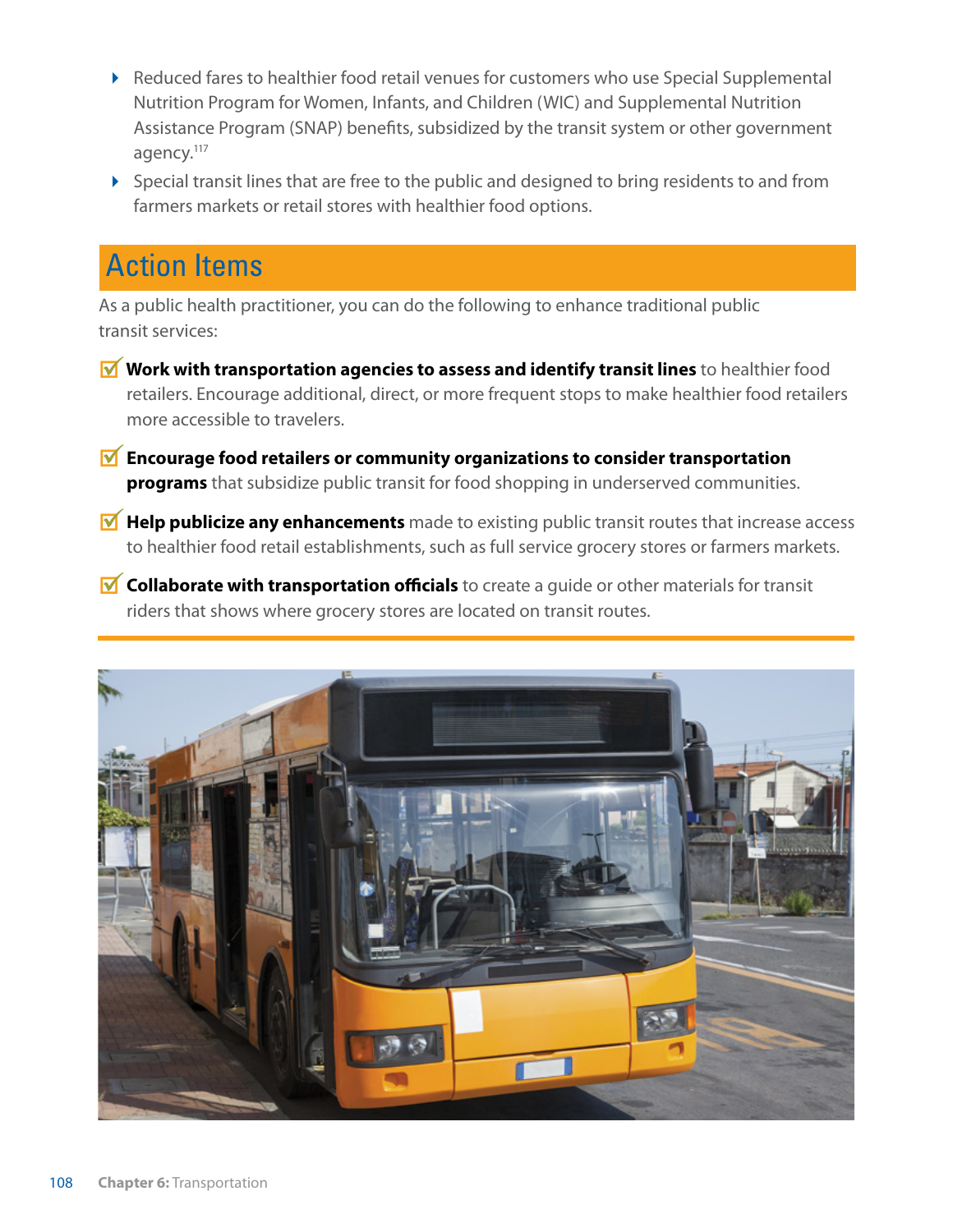### **Offering Shuttle Services**

Shuttle services may be operated by a public entity, such as a city government or publicly owned transit authority, or by private businesses. They offer a more targeted approach to transportation by providing service to a particular community or population.

**Food shopping shuttles.** Shuttles designed specifically to operate directly between residential neighborhoods and food retailers can help make grocery shopping easier and faster by:106

- Having enough room for adult passengers, their children, and several bags of groceries per passenger.
- ▶ Operating at times during which more passengers make food purchasing trips.
- Providing direct home service, in which a person could make a reservation to be picked up from home for food purchasing and then returned home afterward.

Community partners can develop a food shuttle program with input from community members on how the program will operate and when and where the shuttle would run. Also, chain and independent grocery stores and food markets can charter their own shuttles to pick up and drop off patrons at their stores.<sup>106</sup> Merchants sometimes set minimum purchasing requirements for customers who use these services,106 but should be aware that these requirements, if set too high, may prevent lower income customers from using the service.

### **Transportation in Action: Shuttle Services in Los Angeles, California**

Shoppers Van Shuttle Service, operated by Numero Uno Market, is a key component of the supermarket chain's innovative marketing strategy. By offering the shuttle service free to customers who spend a minimum of \$30, the company has capitalized on the transit dependency of local residents while offering them a valuable service.<sup>123,124</sup> Three Ralph's supermarkets in Los Angeles also contracted with a shuttle van company to provide free rides home to customers who spend at least \$25 at the store.<sup>123</sup>



**Paratransit services for special populations.** Paratransit services are important for populations with special needs, such as senior citizens or people with disabilities, who may have difficulty accessing public transportation or be unable to drive themselves. These services typically pick up and drop off their passengers at individual residences, senior homes, or disability care centers. Specialized shuttles may be necessary, and often the shuttle driver or an attendant will need to assist passengers getting on and off the shuttle and help carry bags into their home.<sup>106</sup>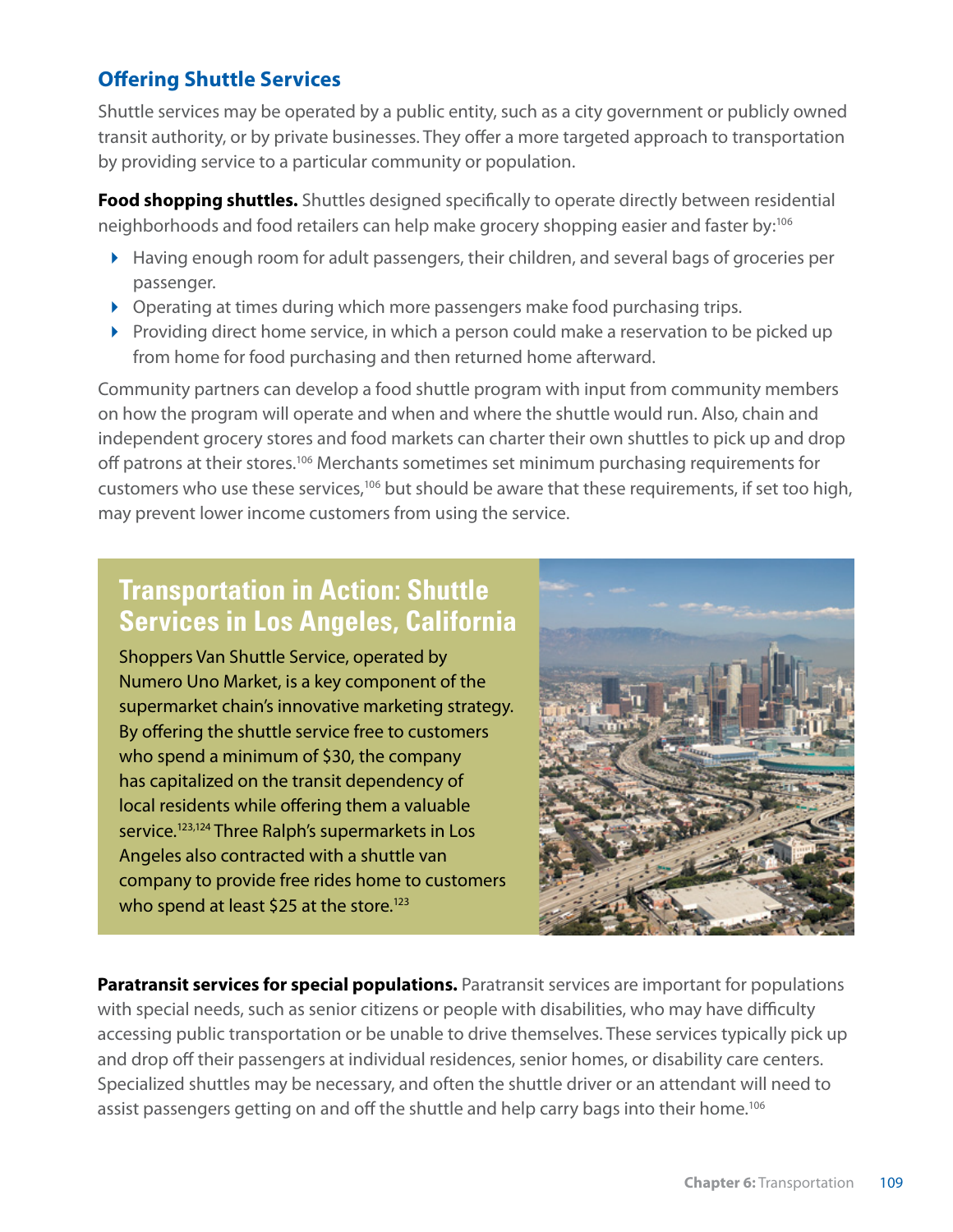### **Transportation in Action: Getting Seniors to Market in Chelsea, Michigan**

In this small city in southeast Michigan, the Chelsea Area Transportation System (CATS) collaborated with the Chelsea Farmers Market to furnish senior citizens with transportation to the farmers market. On Saturday mornings, the CATS bus stops at three local senior centers to pick up senior residents and deliver them to the market. The seniors have an hour to shop before the bus picks them up for their return trip to the senior centers.<sup>124</sup>



# Action Items

As a public health practitioner, you can do the following to support shuttle services to healthier food retail:

- **M** Work with city governments and transportation agencies to identify populations that could benefit from easier access to healthier food retail via shuttle services.
- **M** Encourage food retailers to develop their own shuttle programs in areas with low access to their stores. Consider meeting directly with store owners to develop individual programs or connect with corporate officials of a grocery chain.
- **M** Work with grocery retailers to promote shuttle services in the communities that would most likely benefit from them.
- **M** Collaborate with senior and disability organizations to explore transit solutions that connect them to healthier food retail, such as local senior centers or area agencies on aging. If administrative funds are available from the state agency, the state's Senior Farmers Market Nutrition Program (SFMNP)\*\*\* may be able to support a transportation component

Continued

<sup>\*\*\*</sup> The SFMNP is a U.S. Department of Agriculture (USDA) program that awards grants to states, U.S. territories, and federally-recognized Indian tribal governments to provide low-income senior citizens with coupons to purchase eligible foods (such as locally grown fruits, vegetables, herbs, and honey) at authorized farmers markets, roadside stands, and Community Supported Agriculture (CSA) programs. More information is available at [http://www.fns.usda.gov/sfmnp.](http://www.fns.usda.gov/sfmnp)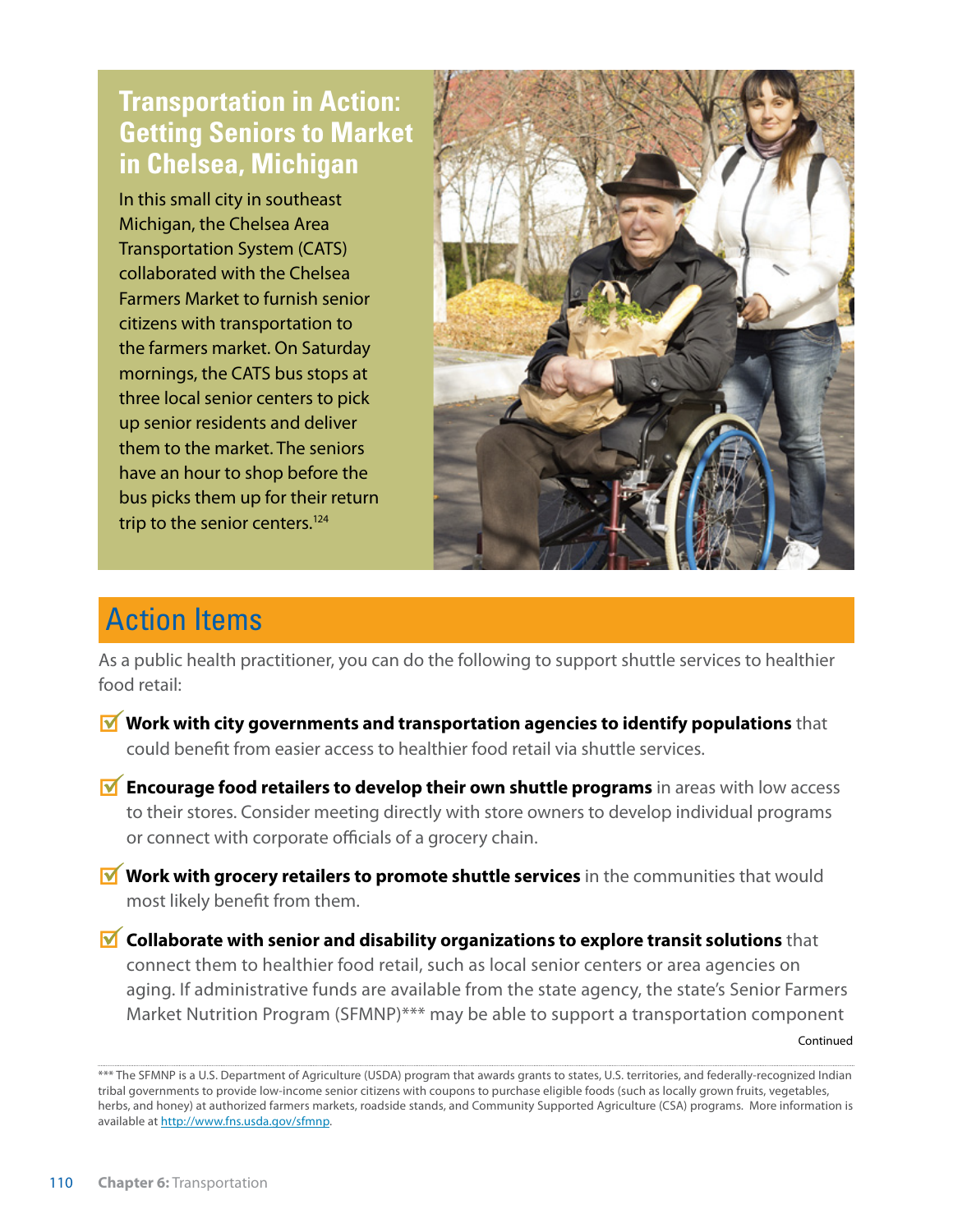to make it easier for seniors to access farmers markets and use their SFMNP benefits. Share your assessment findings and the potential health implications with these organizations and agencies.

#### **M** Explore emerging programs to enhance transportation options for special populations,

like time banking. Time banking is a service exchange concept where individuals accumulate credits for services instead of money and are able to exchange accumulated credits for other services, like transportation. You can learn more about innovative programming for seniors and other populations at the National Center on Senior Transportation at [http://](http://seniortransportation.easterseals.com) [seniortransportation.easterseals.com/](http://seniortransportation.easterseals.com).

#### **Supporting Car Sharing and Carpooling**

Carpools and car sharing programs allow community residents to share resources and help one another conveniently and efficiently travel to food retail locations in order to shop for food. These programs may:

- $\triangleright$  Develop informally as community residents organize regular group trips to the local food stores or farmers market.<sup>125</sup>
- Be formally organized and use a community owned or shared van to take individuals to and from the food markets.<sup>113</sup>
- $\triangleright$  Be particularly relevant in rural settings where there are few to no public transportation services.
- Rely on church groups or informal community networks.

### Action Items

As a public health practitioner, you can do the following to support car sharing and carpooling:

- **Encourage faith and community organizations in underserved areas** to develop car sharing or carpool programs to make food shopping easier.
- **Provide interested organizations with information** on how to establish car sharing and carpooling programs.
- **M** Ensure that car sharing options are feasible for low-income individuals. For example, requiring a credit card for participation in a car sharing program may present a barrier for lowincome individuals or families. Another option would be to subsidize membership and other fees for qualified participants.
- **M** Check insurance and liability issues before engaging in car sharing or carpooling programs.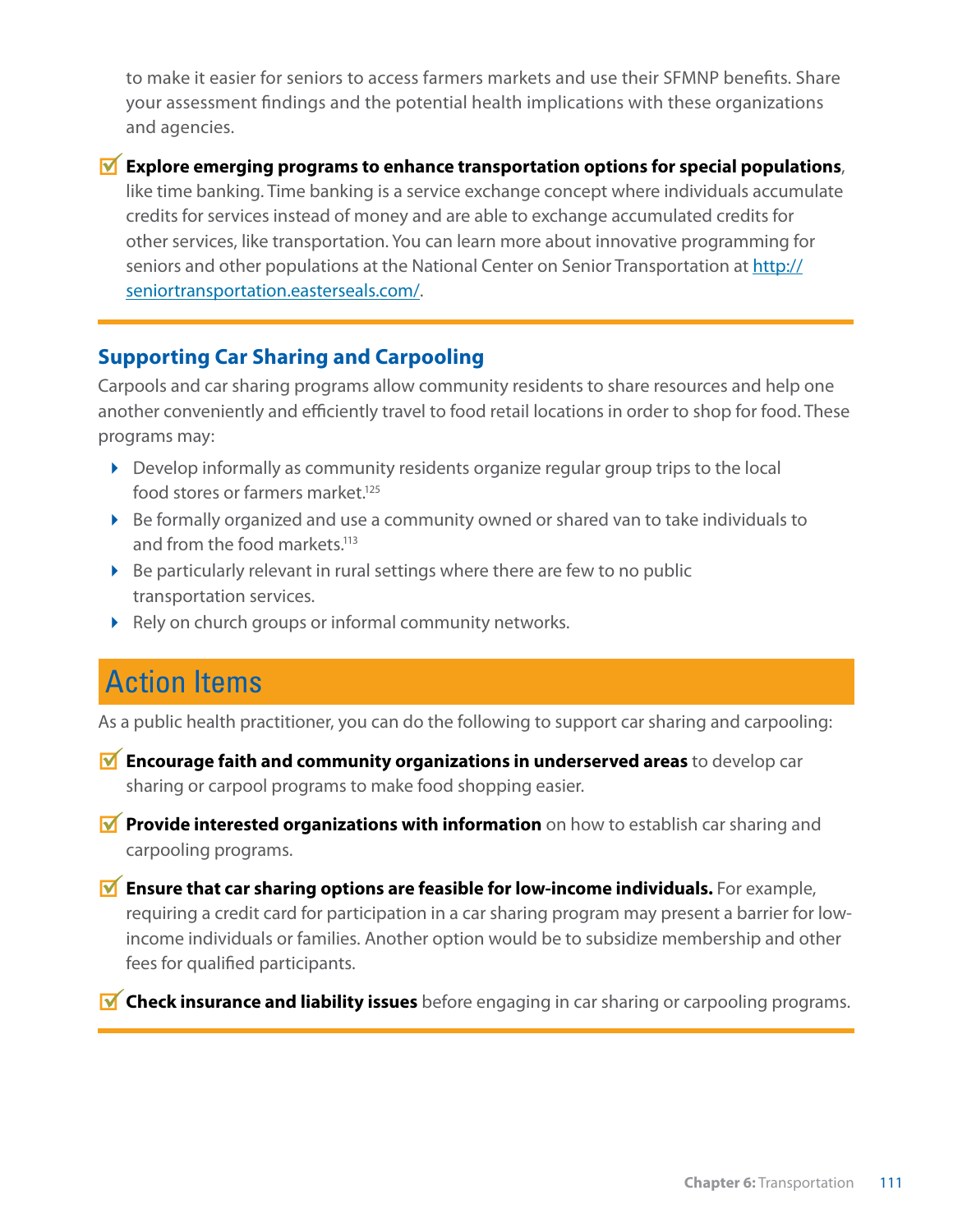# Transportation Resources

#### **Centers for Disease Control and Prevention**

CDC's Division of Nutrition, Physical Activity, and Obesity undertakes evaluability assessments to better understand innovative initiatives and policies being implemented in states and communities. There are "Spotlights" from the assessments on active transportation initiatives that summarize program functions and accomplishments and provide considerations for those wanting to implement similar initiatives. [http://www.cdc.gov/obesity/stateprograms/resources.](http://www.cdc.gov/obesity/stateprograms/resources.html) [html](http://www.cdc.gov/obesity/stateprograms/resources.html)

The National Center for Environmental Health provides a Web page describing the connections between transportation and health. The topics of physical activity/obesity, injury levels, air pollution, social capital and mental health, and environmental justice/social equity are discussed, and resources are provided. [http://www.cdc.gov/healthyplaces/healthtopics/transportation/](http://www.cdc.gov/healthyplaces/healthtopics/transportation/default.htm) [default.htm](http://www.cdc.gov/healthyplaces/healthtopics/transportation/default.htm)

#### **The Convergence Partnership**

The Convergence Parntership commissioned PolicyLink and The Prevention Institute to develop both of the following documents.

*Healthy, Equitable Transportation Policy: Recommendations and Research* provides a comprehensive understanding of various transportation equity and access issues for low-income communities. One chapter focuses on transportation with respect to food access. [http://www.policylink.org/](http://www.policylink.org/find-resources/library/healthy) [find-resources/library/healthy-](http://www.policylink.org/find-resources/library/healthy)equitable-transportation-policy-recommendations-and-research

*The Transportation Prescription: Bold New Ideas for Healthy, Equitable Transportation Reform in America* offers suggestions about opportunities for creating or revitalizing transportation systems that promote health and health equity. The concepts in the report are derived from a more in-depth examination of the ideas in the book, *Healthy, Equitable Transportation Policy: Recommendations and Research*. Each chapter and the entire text can also be found online at <http://www.policylink.org/find-resources/library/the>-transportation-prescription-bold-newideas-for-healthy-equitable-transportation-reform.

#### **Robert Wood Johnson Foundation: Childhood Obesity Program**

*Community Design for Healthy Eating: How Land Use and Transportation Solutions Can Help* is a brief report on how land use design and transportation systems have impacted food access. A few brief examples are provided to demonstrate how some communities have addressed these issues. <https://folio.iupui.edu/bitstream/handle/10244/561/communitydesignhealthyeating.pdf>